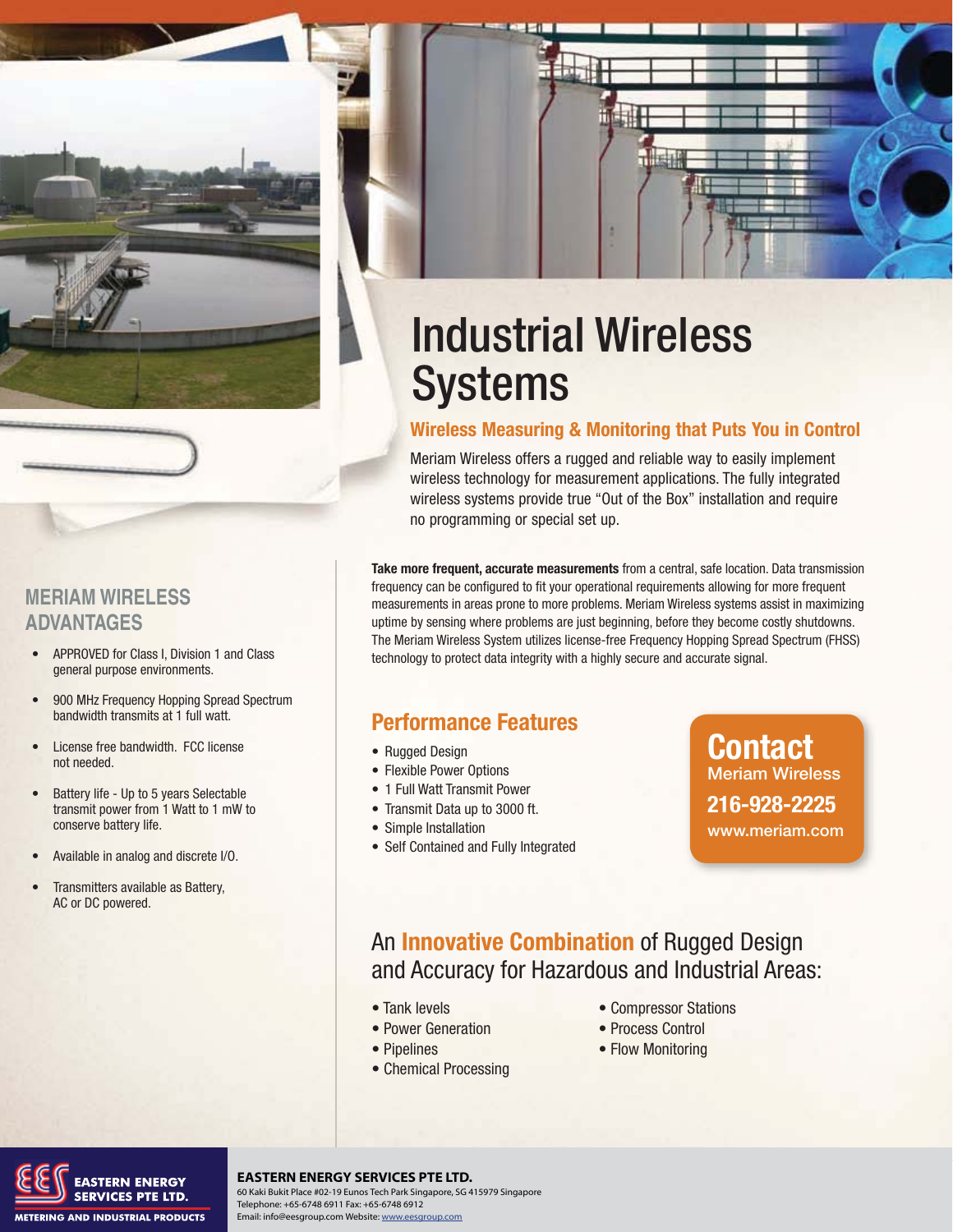

## **Meriam Wireless**

## **Wireless Instrumentation Enclosures**



## **Division 1 Explosion-proof Ethernet Access Point**

The AW-XAP series explosion-proof access point systems were designed to house WLAN access points, routers and bridges to extend 802.11b/g network coverage into hazardous Division 1 locations where potentially explosive substances are present under normal operating conditions. The AW-XAP consists of two Meriam Wireless AW-CTB-2400 2.4 GHz Division 1 antennas mounted atop an Adalet explosion-proof enclosure allowing users to use the WLAN access point of choice in a Class I, Division 1 area. A second version utilizing the Meriam Wireless glass dome allows for the mounting of stock whip antennas within the protection of the rugged domed glass design. The enclosure system carries third party approvals from UL and also carries the ATEX certification when specified.

AW-XAP-CTB • Div. 1 Access Point System w/ Div. 1 Antennas

AW-XAP-XJANT . Div. 1 Access Point System w/ Glass Domes for Standard Antennas

### **OEM Division 1 Explosion-proof Enclosure**

The XJANT wireless instrumentation enclosure was designed to house the Meriam Wireless OEM wireless transmitter for use with existing OEM sensors and instrumentation. The XJANT with the AWJA / AWJD transmitter can be customized with a customer's unique logo or special paint color and can be ordered with a variety of conduit hub configurations and sizes.

XJANT . Meriam Wireless OEM Div. 1 Wireless Instrumentation Enclosure

## **Fiberglass Enclosure**

This fiberglass enclosure is modified to mount wireless DIN rail devices. Durable molded fiberglass reinforced polyester construction with stainless steel latches. Enclosure includes extension cable with reverse polarity SMA bulkhead fitting and standard 35mm DIN rail for mounting wireless device. This enclosure can be used to protect wireless DIN rail mount device from harsh or corrosive environments for applications indoors as well as outdoors.

Z7820 · Fiberglass Enclosure



#### **EASTERN ENERGY SERVICES PTE LTD.** 60 Kaki Bukit Place #02-19 Eunos Tech Park Singapore, SG 415979 Singapore Telephone: +65-6748 6911 Fax: +65-6748 6912 Email: info@eesgroup.com Website: www.eesgroup.com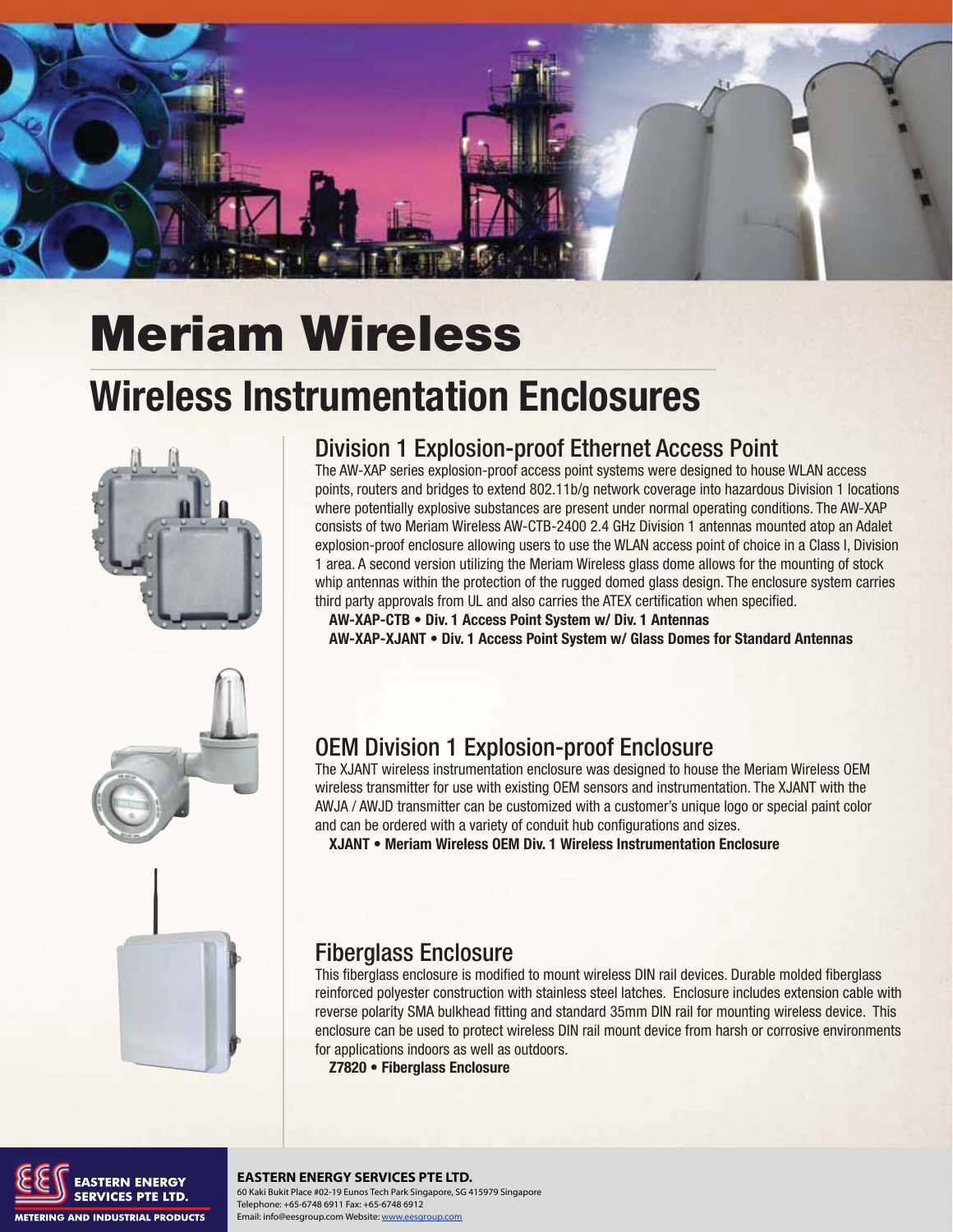# **Meriam Wireless**

## **Wireless Systems/Modems/Transceivers**







### Division 1 Explosion-proof Wireless System

Meriam Wireless point-to-point systems operate at a 900 MHz Frequency Hopping Spread Spectrum Bandwidth. The explosion-proof wireless systems includes transmitter and DIN rail mount receiver. Our explosion-proof transmitter is housed inside a dual-sided Adalet Class I, Division 1 instrument enclosure suitable for hazardous locations where potentially explosive substances are present under normal operating conditions. Each point-to-point system is able to transmitter one 4 to 20 mA analog signal with two dry contact discrete I/O's.

- ZW17311 Class I, Division 1 Battery Powered Wireless Transmitter with DIN Rail Receiver
- **ZW17211 Class I, Division 1 AC Powered Wireless Transmitter with DIN Rail Receiver**
- **ZW17011 Class I. Division 1 DC Powered Wireless Transmitter with DIN Rail Receiver**

### DIN Rail Mount Wireless System

Meriam Wireless point-to-point systems come with a 900 MHz Frequency Hopping Spread Spectrum DIN rail mount wireless transmitter and DIN rail mount receiver. Each DIN rail wireless point-to-point system is able to transmitter one 4 to 20 mA analog signal with two dry contact discrete I/O's.

**ZW11111 • Battery Powered DIN Rail Mount Wireless System** 

**ZW10011 • DC Powered DIN Rail Mount Wireless System** 

### Division 1 Explosion-proof Wireless RS-232 / 422 / 485 Modem

A Meriam/Adalet Wireless RF modem housed in an Adalet Class I, Division 1 instrument enclosure suitable for use in hazardous Division 1 locations where potentially explosive substances are present under normal operating conditions. The wireless RF modem is housed in a dual chamber Class I, Division 1 explosion-proof instrument enclosure, power supply, cables and fittings. Accessories included: quick start guide, configuration software, 2.1dB gain antenna, (1) serial loopback adapter, (1) null modem adapter (male to male), (1) Male RS-232 / 422 / 485 adapter, (1) female RS-232/422/485 adapter, (1) DB-9 to DB-9 female serial cable, and (1) 9V 1A power adapter.

AWB - S - X • Panel Mount RS-232 / 485 Transceiver

**AWB - U - X • Panel Mount USB w/ Accessories** 

### Panel Mount RS-232 / 485 Transceiver

For use in general purpose or industrial operations, the AWB serial bridge system consists of stand alone panel mount modem transceivers. The AWB modem is panel mountable for fast, screw in installation in a control cabinet or location of choice. The modem is factory or field programmable for RS-232 / 422 / 485 as well as update interval and transmit power. All programming values must be specified at time of quotation. Accessories include: quick start guide, configuration software, 2.1 dB gain dipole antenna, (1) serial loopback adapter, (1) null modem adapter (male to male), (1) Male RS-232 / 422 / 485 adapter, (1) female RS-232/422/485 adapter, (1) DB-9 to DB-9 female serial cable, and (1) 9V 1A power adapter.

AWB - S . Panel Mount RS-232 / 485 Transceiver w/ Accessories **AWB - U • Panel Mount USB w/ Accessories** 

## **Accessories**



Power Options and Power Supplies

**AW-SDP4-24-100T AW-SDP2-24-100T AWT-BAT**

AW-SDP4-24-100T • Class I Division 2,100 Watt DC Power Supply AWT-BAT • Replacement battery for battery powered transmitters,

**AWT-BAT 312E 'D' Lithium Battery (batteries individually sold)** 

AW-SDP2-24-100T • Class I Division 2, 50 Watt DC Power Supply



#### **EASTERN ENERGY SERVICES PTE LTD.**

**42 <b>SERVICES PTE LTD.** 60 Kaki Bukit Place #02-19 Eunos Tech Park Singapore, SG 415979 Singapore<br>SERVICES PTE LTD. **Process Telephone: +65-6748 6911 Fax: +65-6748 691** Telephone: +65-6748 6911 Fax: +65-6748 6912 Email: info@eesgroup.com Website: www.eesgroup.com